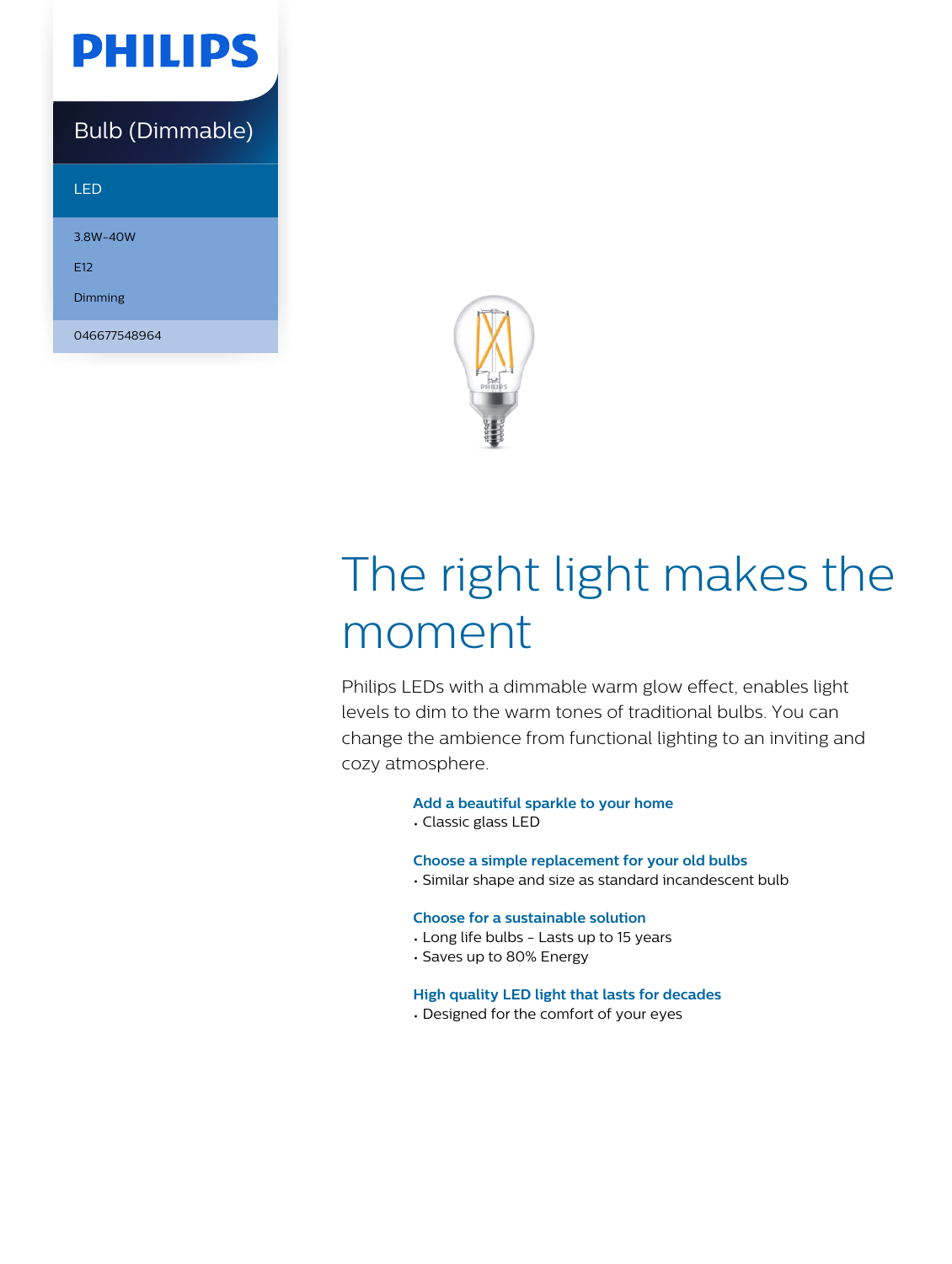#### 046677548964

## **Highlights**

#### **Glass Design**

The look you love, the performance you expect. Classic glass designs replicate the beautiful.

#### **Replaces standard incandescent**

With its beautiful design and familiar shape, this energy-saving LED bulb is the perfect sustainable replacement for traditional incandescent bulbs.

#### **15,000-hour rated average life**



With a lifetime of up to 15,000 hours, you can reduce the hassle of frequently replacing your light bulbs, and enjoy a perfect lighting solution for over 15 years.

### **Specifications**

#### **Bulb characteristics**

- Dimmable: Yes
- Intended use: Indoor
- Lamp shape: Non directional bulb
- Socket: E12
- Technology: LED
- Type of glass: Clear

#### **Bulb dimensions**

- Height: 9.2 cm
- Weight: 0.02 kg
- Width: 4.7 cm

#### **Durability**

- Average life (at 2.7 hrs/day): 15 year(s)
- Lumen maintenance factor: 70%
- Nominal lifetime: 15,000 hour(s)
- Number of switch cycles: 20,000

#### **Saves up to 80% Energy**



Enjoy the energy-savings of LEDs without sacrificing light quality. Instantly save over 80% in energy by replacing your existing incandescent or halogen bulbs

#### **Designed for the comfort of your eyes**



It's easy to see how harsh lighting can strain the eyes. Too bright, and you get glare. Too soft and you experience flicker. Now you can gently light up your world with LEDs designed to go easy on the eyes, and create the perfect ambience for your home.

#### **Light characteristics**

- Color consistency: 4SDCM
- Color rendering index (CRI): 90
- Color temperature: 2700-2200 K
- Nominal luminous flux: 350 lumen
- Starting time: <0.5 s
- Warm-up time to 60% light: Instant full light

#### **Miscellaneous**

• EyeComfort: Yes

#### **Other characteristics**

- Lamp current: 42 mA
- Efficacy: 92 lm/W